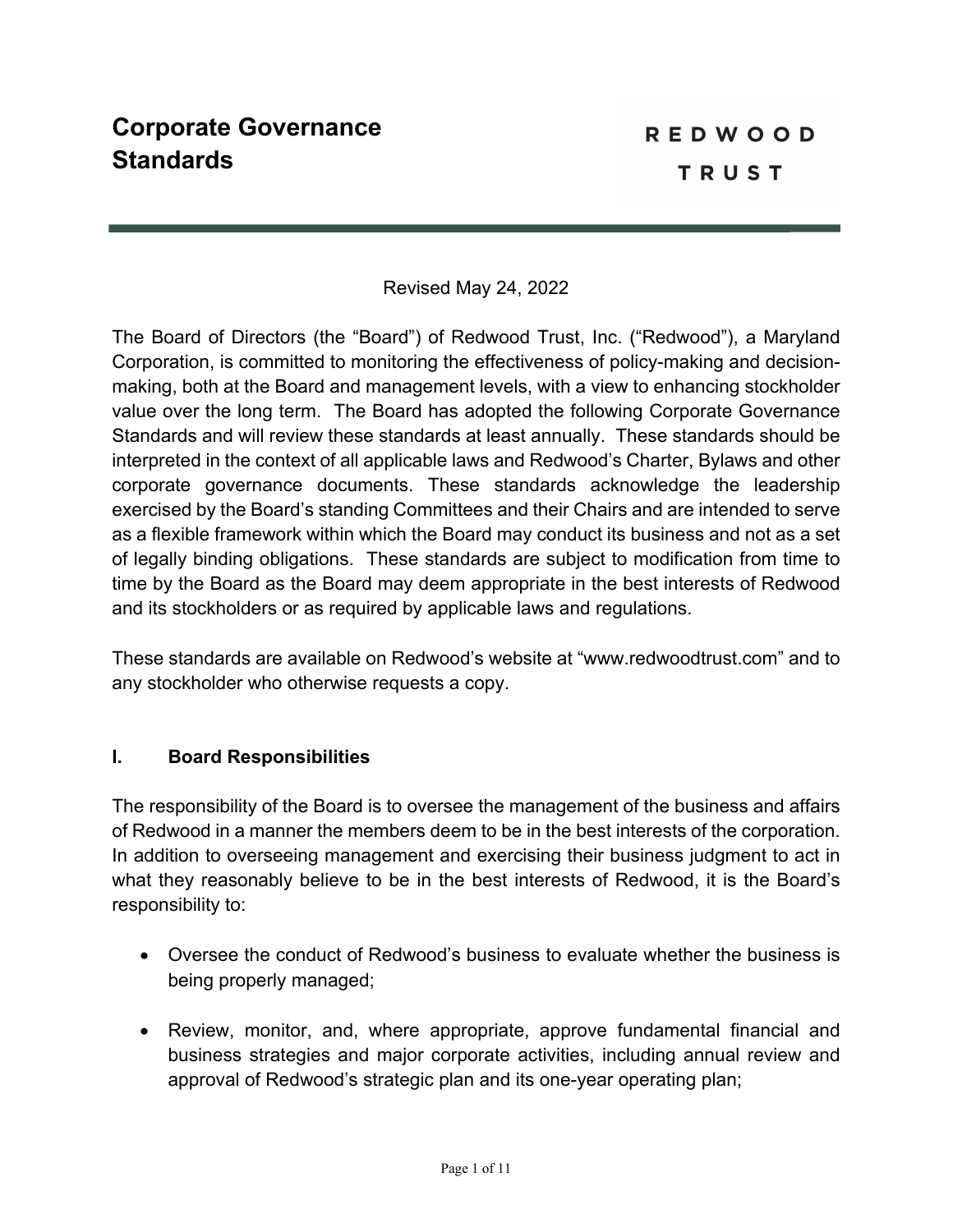- Assess major risks relating to Redwood and its performance and review, and, where appropriate, approve measures taken or proposed by management to address and mitigate such risks;
- Oversee processes designed to ensure compliance with applicable laws, rules, regulations, and codes of conduct by Redwood and its employees, including the Code of Ethics adopted by the Board;
- Elect the Chair of the Board;
- Determine whether there shall be a Vice Chair of the Board and, if it determines there shall be, elect the Vice Chair;
- Elect (i) the Chief Executive Officer ("CEO"), (ii) the President, and (iii) such other officers as may or shall be elected by the Board in accordance with Redwood's Bylaws;
- Appoint the Chairs and members of the Board's Committees;
- Review and, where appropriate, approve any significant changes to Redwood's compensation philosophy and any significant changes to the general design of the compensation of Executive Officers, with the Compensation Committee to carry out the responsibilities relating to compensation set forth in its committee charter;
- Evaluate the performance of Executive Officers and oversee succession and management development planning; and
- Evaluate annually the effectiveness of the Board.

The Board of Directors has delegated to the CEO and President the authority and responsibility for managing the business of Redwood in a manner consistent with the objectives and goals of Redwood and in accordance with any specific plans, instructions, or directions of the Board.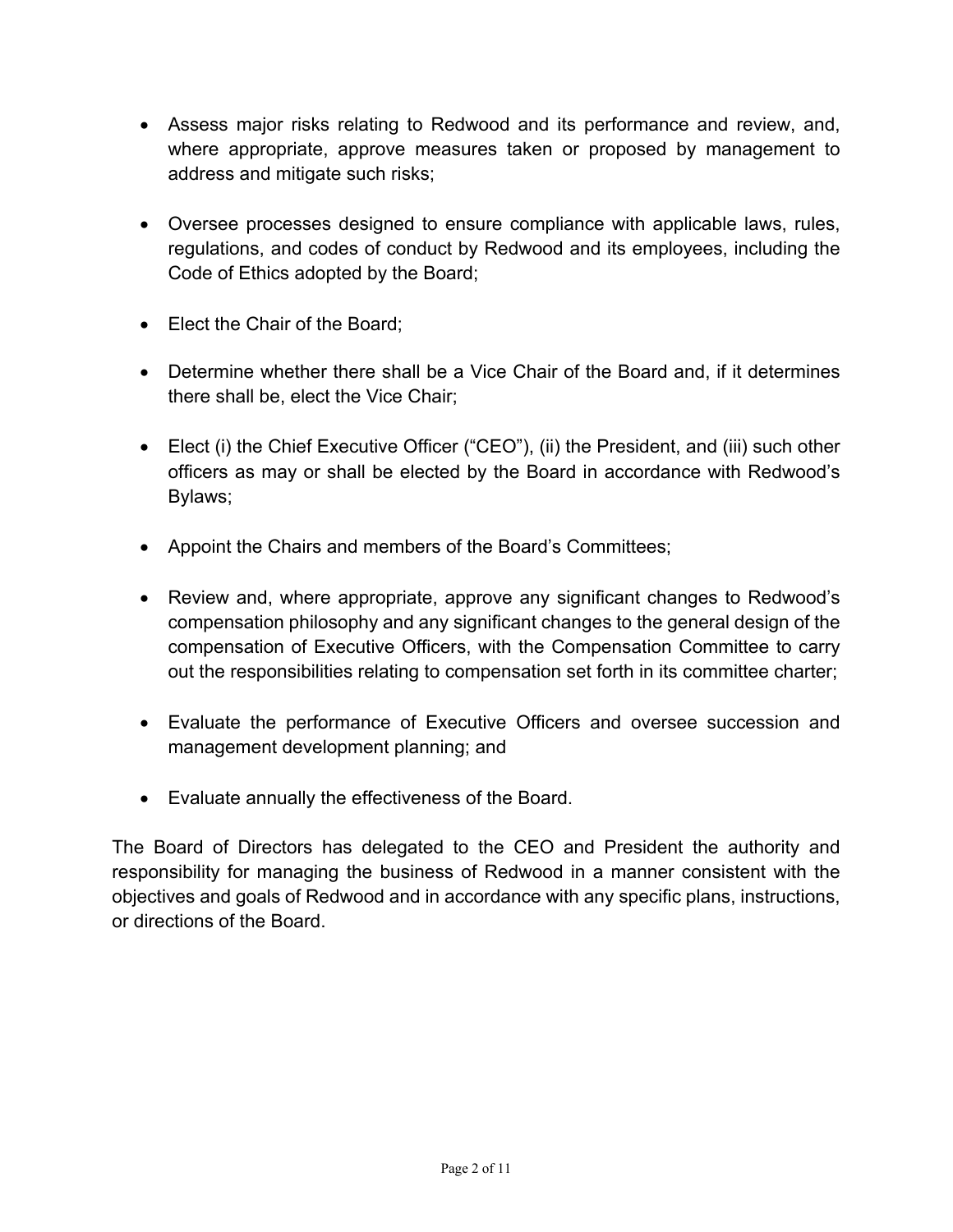#### **II. Board Composition**

- A. Independence. A majority of the Directors on the Board shall be independent. For purposes of these Guidelines, "independence" will be determined in accordance with the Director independence standards established by the Board in accordance with the New York Stock Exchange ("NYSE") listing standards and any other applicable laws, rules, and regulations regarding independence in effect from time to time. Independent Directors shall also be non-employee Directors as defined in Rule 16b-3 promulgated under Section 16 of the Securities Exchange Act of 1934, as amended. This determination will be made annually with respect to each Director and will be disclosed in Redwood's Proxy Statement.
- B. Board Size. The Board shall be small enough to encourage personal involvement and discussion and large enough to ensure a broad range of talents and experience. The Board has the authority under the Bylaws to set the number of Directors and has currently set the number at nine Directors. A different size may be appropriate from time to time in order to accommodate the availability of one or more outstanding candidates or the Board's changing needs and circumstances. The Board will periodically review the size of the Board and determine the size that is most effective in relation to Redwood's future operations and the other considerations noted above.
- C. Limits on Number of Board Memberships. A Director shall not serve on the board of directors of another company, whether public or private, unless the Director has given notice to the Chair of the Governance and Nominating Committee of such Director's desire to do so, and the Governance and Nominating Committee has subsequently determined that (i) service on the additional board will not impair the ability of the Director to perform fully their duties as a Director of Redwood, (ii) service on the additional board will not present the Director with a potential conflict of interest in the performance of their duties as a Director of Redwood or in the performance of their duties as a member of the additional board, or, if the service may result in a conflict of interest, procedures satisfactory to the Governance and Nominating Committee have been or will be implemented that will enable the Director to avoid conflicts of interest without limiting the ability of the Director to perform fully their duties as a Director of Redwood, and (iii) service on the additional board of directors is not otherwise contrary to the best interests of Redwood. As a general rule, a Director should serve on no more than one other public company board of directors (an "Additional Public Company Board"). The Governance and Nominating Committee may, in its discretion, approve the service by a Director on a second Additional Public Company Board if it determines that the service satisfies the conditions set forth in clauses (i) through (iii) above. A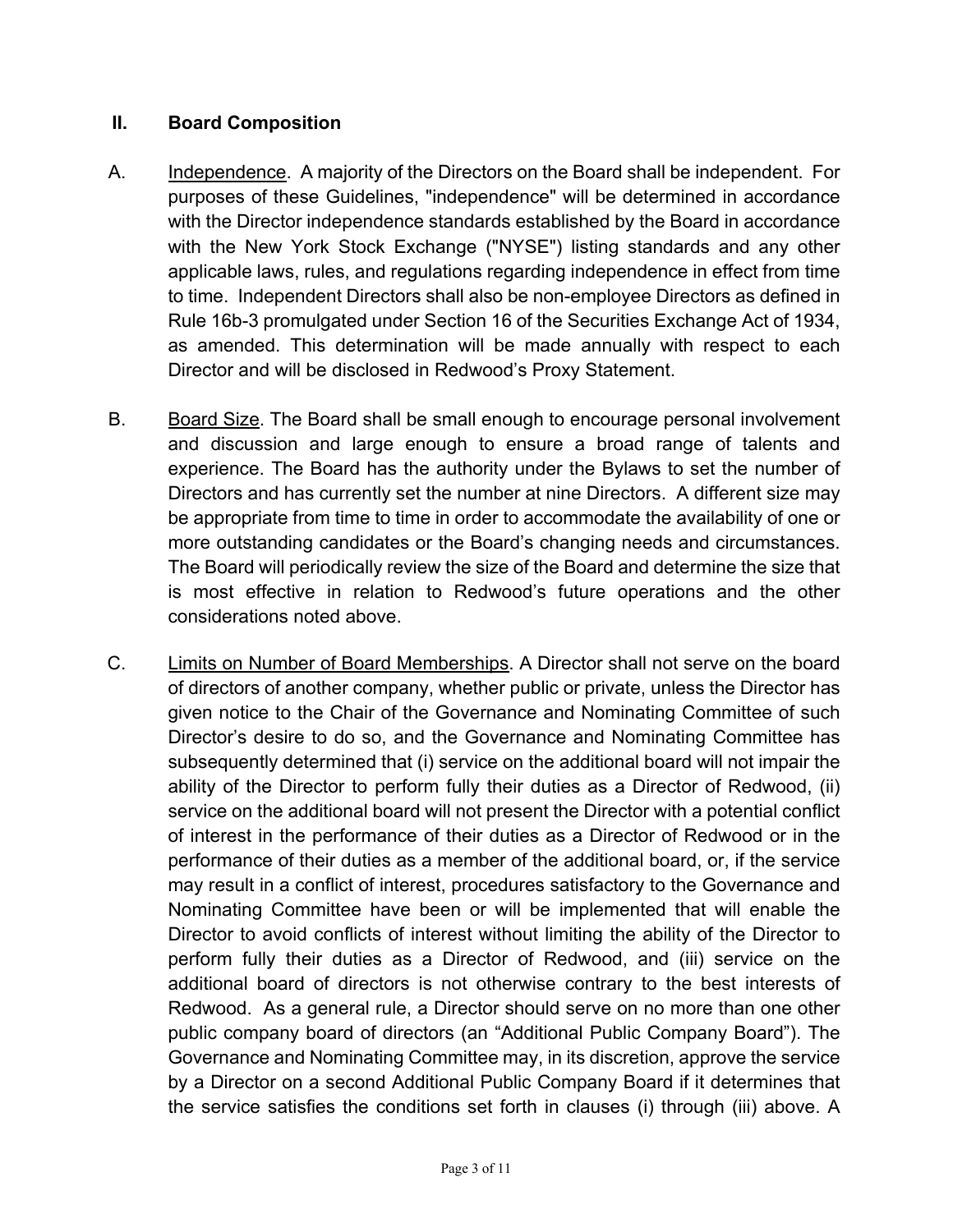Director shall not serve on more than two Additional Public Company Boards and a member of the Audit Committee shall not serve on the audit committee of more than two Additional Public Company Boards. Directors should advise the Chair of the Governance and Nominating Committee before agreeing to serve on the Audit Committee or any other significant committee of any Additional Public Company Board.

# **III. Board Qualifications**

A. Selection Process. The Board shall nominate candidates for election as a Director by stockholders at the annual meeting, as well as elect new Directors to fill vacancies on the Board between annual meetings of stockholders. The Board has delegated the selection and initial evaluation of potential Director nominees to the Governance and Nominating Committee with direct input from the CEO and President. The Governance and Nominating Committee will make the final recommendation of candidates to the Board for nomination. The Board, taking into consideration the assessment of the Governance and Nominating Committee, shall also determine whether a nominee would be an independent Director.

The Governance and Nominating Committee and the Board of Directors will also consider a nominee for election to the Board of Directors recommended by a stockholder if the stockholder submits the nomination in compliance with the requirements of Redwood's Bylaws or requirements of applicable law and regulation, if such law or regulation preempts Redwood's Bylaws. Any stockholder nominations proposed for consideration by the Governance and Nominating Committee should include the nominee's name and qualifications for Board membership and should be addressed to the Secretary at the Company's principal executive offices (as well as such other information required by Redwood's Bylaws and/or applicable law and regulation).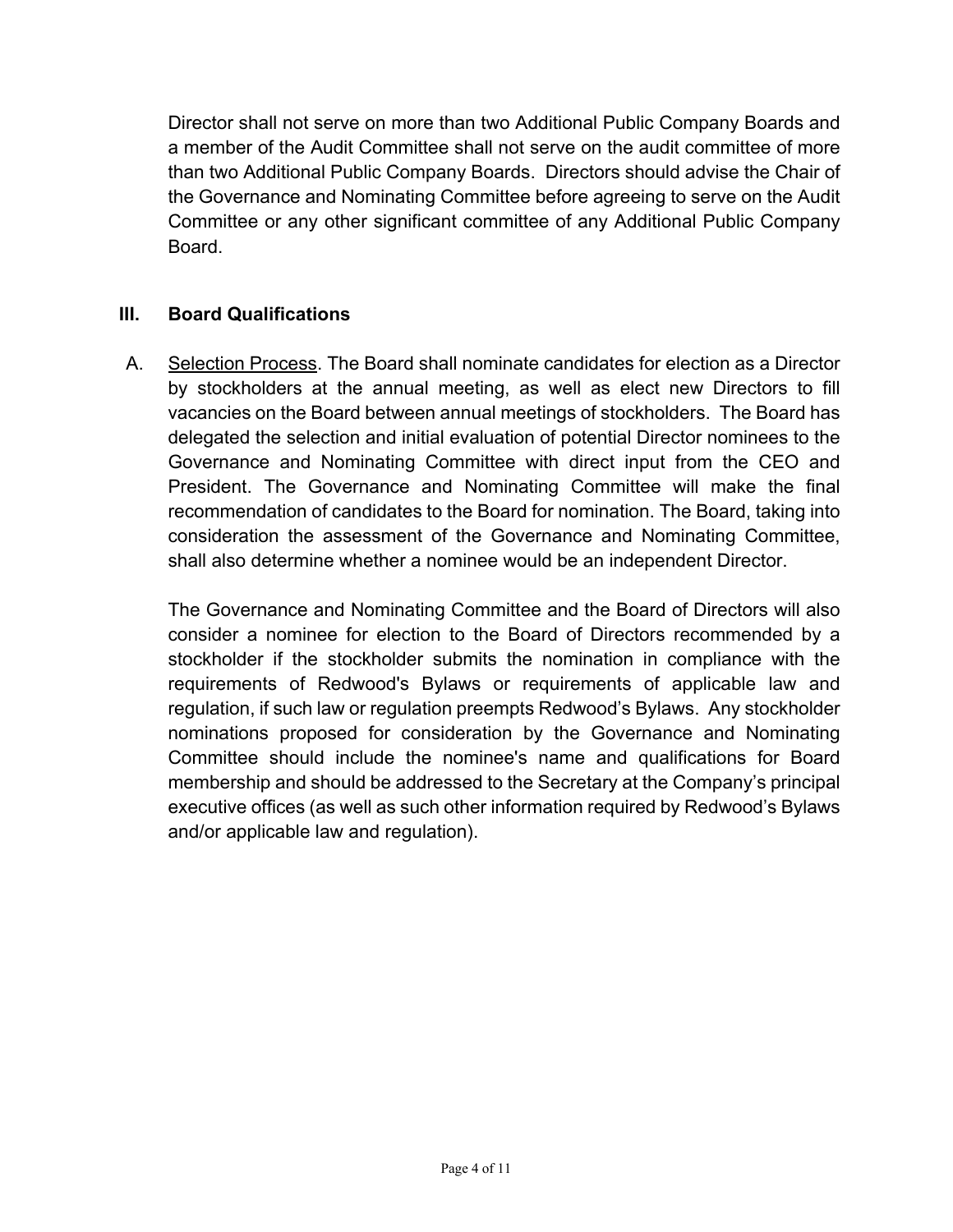- B. Director Qualifications. Each member of the Board must exhibit high standards of integrity, commitment, and independence of thought and judgment and must be committed to promoting the best interests of Redwood. In addition, each Director must devote the time and effort necessary to be a responsible and productive member of the Board. This includes developing knowledge about Redwood's business operations and doing the work necessary to participate actively and effectively in Board and Committee meetings. The members of the Board should collectively possess a broad and diverse range of talent, skill, expertise, background and life experience useful to effective oversight of Redwood's business and affairs and sufficient to provide sound and prudent guidance with respect to Redwood's operations and interests. The Board considers diversity as broadly construed to mean a variety of identities, perspectives, personal and professional experiences and backgrounds. This can be represented in characteristics that include but are not limited to race, ethnicity, national origin, gender and sexual orientation.
- C. Attendance/Participation in Meetings. Board members are expected to attend at least 75% of all meetings of the Board and at least 75% of all meetings of Committees of which they are members and to attend the annual stockholders' meeting. Attendance is an important component of the Board evaluation process and a consideration in determining whether a Director should be re-nominated. Each Director should be sufficiently familiar with the business of Redwood, including its financial statements and capital structure, and the risks and the competition it faces, to ensure active and effective participation in the deliberations of the Board and of each Committee on which such Director serves. Directors should not hesitate to ask questions, raise concerns, or request more time or information. Upon request, Redwood's officers will make appropriate personnel available to answer any proper questions a Director may have about any aspect of Redwood's business. Directors should also review the materials provided by management and advisors in advance of the meetings of the Board and its Committees and should arrive prepared to discuss the issues presented.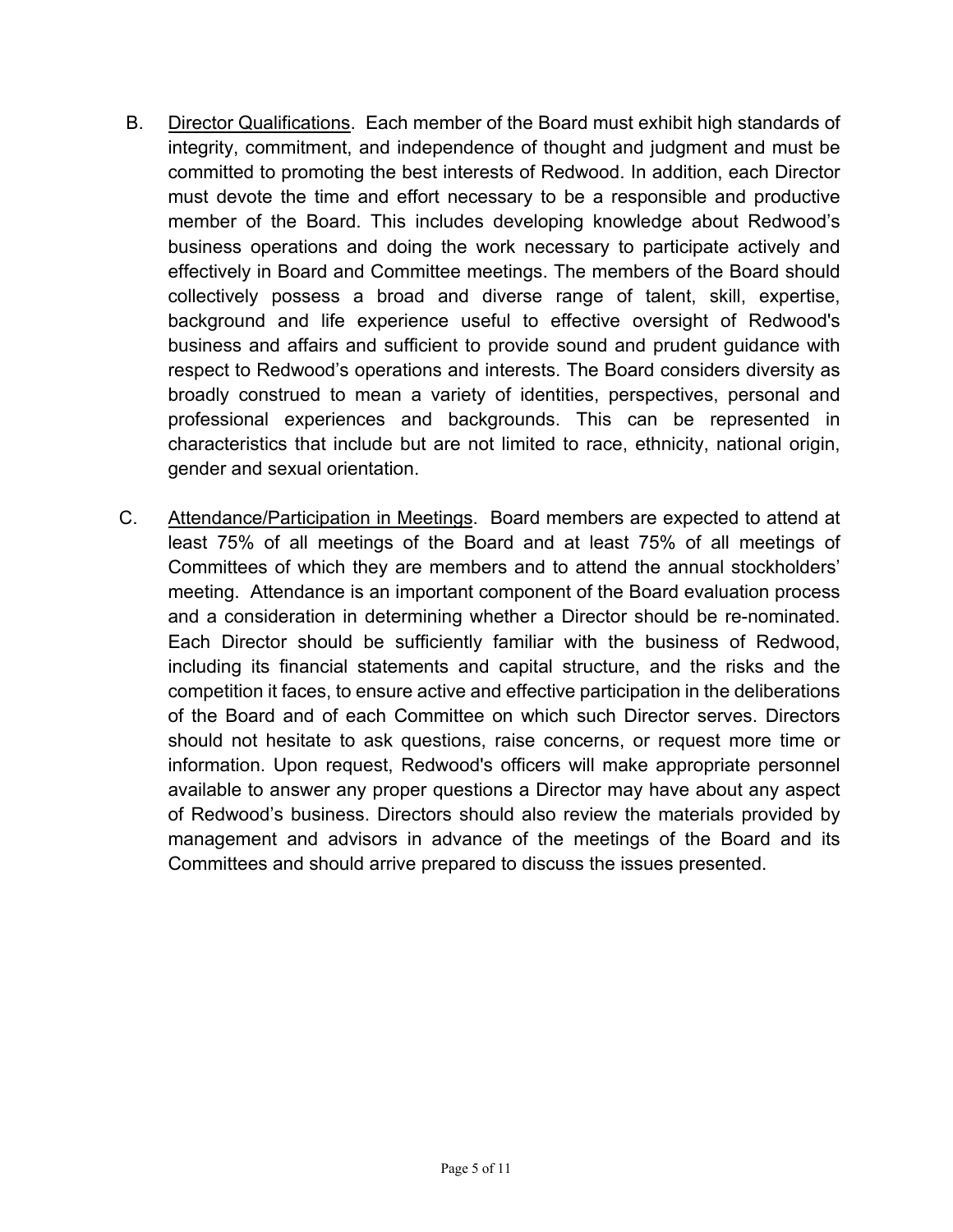# **IV. Board Committees**

- A. Committees of the Board. The Board has established the following standing Committees to facilitate and assist in the execution of the Board's responsibilities: (1) Audit Committee, (2) Compensation Committee, and (3) Governance and Nominating Committee. Other Committees may be created and dissolved from time to time in accordance with Redwood's Bylaws. Each standing Committee shall have a written charter of responsibilities, duties, and authorities, which shall be approved by the Board and periodically be reviewed by the Committee and the Board. Each Committee will meet as frequently and for as long as may be necessary to perform its duties and responsibilities. Each Committee member is free to suggest items for inclusion in the agenda or to raise at any meeting any matter of interest or concern. Each Committee shall keep minutes of its meetings and report to the full Board with respect to its activities, findings, and recommendations at the next scheduled Board meeting.
- B. Committee Composition. The Audit, Compensation, and Governance and Nominating Committees will be composed solely of independent Directors who meet the Director independence standards established by the Board in accordance with the NYSE listing standards. Members of the Audit Committee must also meet the additional requirements of the NYSE listing standards and Rule 10A-3 of the Securities Exchange Act of 1934, as amended. Members of the Compensation Committee shall also be (i) outside Directors as defined under Section 162(m) of the Internal Revenue Code, as amended, and regulations promulgated hereunder and (ii) Directors who meet any independence standards applicable to members of a Compensation Committee under the NYSE listing standards. The Governance and Nominating Committee shall recommend for Board approval appointments of standing Committee members and Chairpersons of such Committees. A Director may serve on more than one Committee.

# **V. Board Orientation and Evaluation**

A. Orientation and Continuing Education. The Governance and Nominating Committee and Redwood's officers shall provide appropriate orientation for new Directors, which shall be designed both to familiarize new Directors with the full scope of Redwood's businesses and key challenges and to assist new Directors in developing and maintaining skills necessary or appropriate for the performance of their responsibilities. The Board and Redwood's officers shall similarly work together to develop and implement appropriate continuing education programs for the same purposes.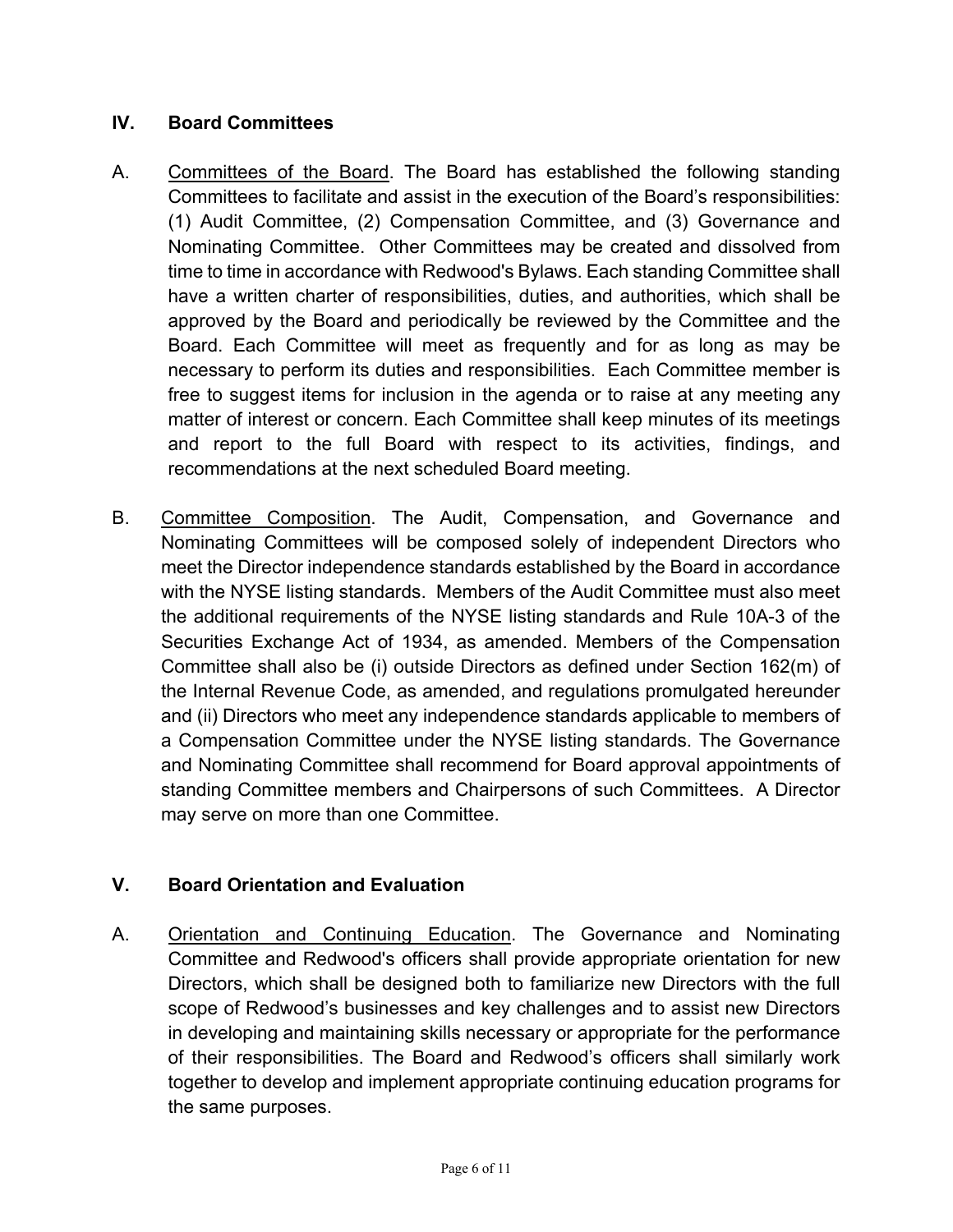B. Board and Committee Performance Evaluations. The Board will conduct a selfevaluation at least annually to determine whether it and its Committees are functioning effectively. The Governance and Nominating Committee will receive evaluations and recommendations from all Directors and report annually to the Board with an assessment of the performance of the Board and its Committees. The assessment will focus on the contribution of the Board and its Committees to Redwood and focus on areas of potential improvement.

# **VI. Board Leadership Structure**

The Chair of the Board presides over meetings of the Board and stockholder meetings and serves as the primary liaison between the Board and management of Redwood. The Chair is responsible for chairing executive sessions of non-management Directors. In addition, the Chair is responsible for providing input regarding Board agendas, materials, and areas of focus, working with the Chair of each of the Board's Committees to ensure that each Committee functions effectively, keeping the Board apprised of business developments and actions taken by Redwood, and performing other functions to facilitate effective communication and corporate governance. As requested by the Chief Executive Officer or the Board, the Chair may represent Redwood to external constituencies such as investors, governmental representatives, and business counterparties. The Board will provide stockholders with an e-mail address whereby stockholders or other interested parties may communicate directly with the Chair (or with the Chair for further distribution to the non-management Directors or the Board of Directors as a group). The Chair is elected annually by the Board.

If there is a Vice Chair of the Board, the Vice Chair will preside over meetings of the Board and stockholder meetings in the absence of the Chair, and will act as a resource to management by providing strategic counsel and advice upon request.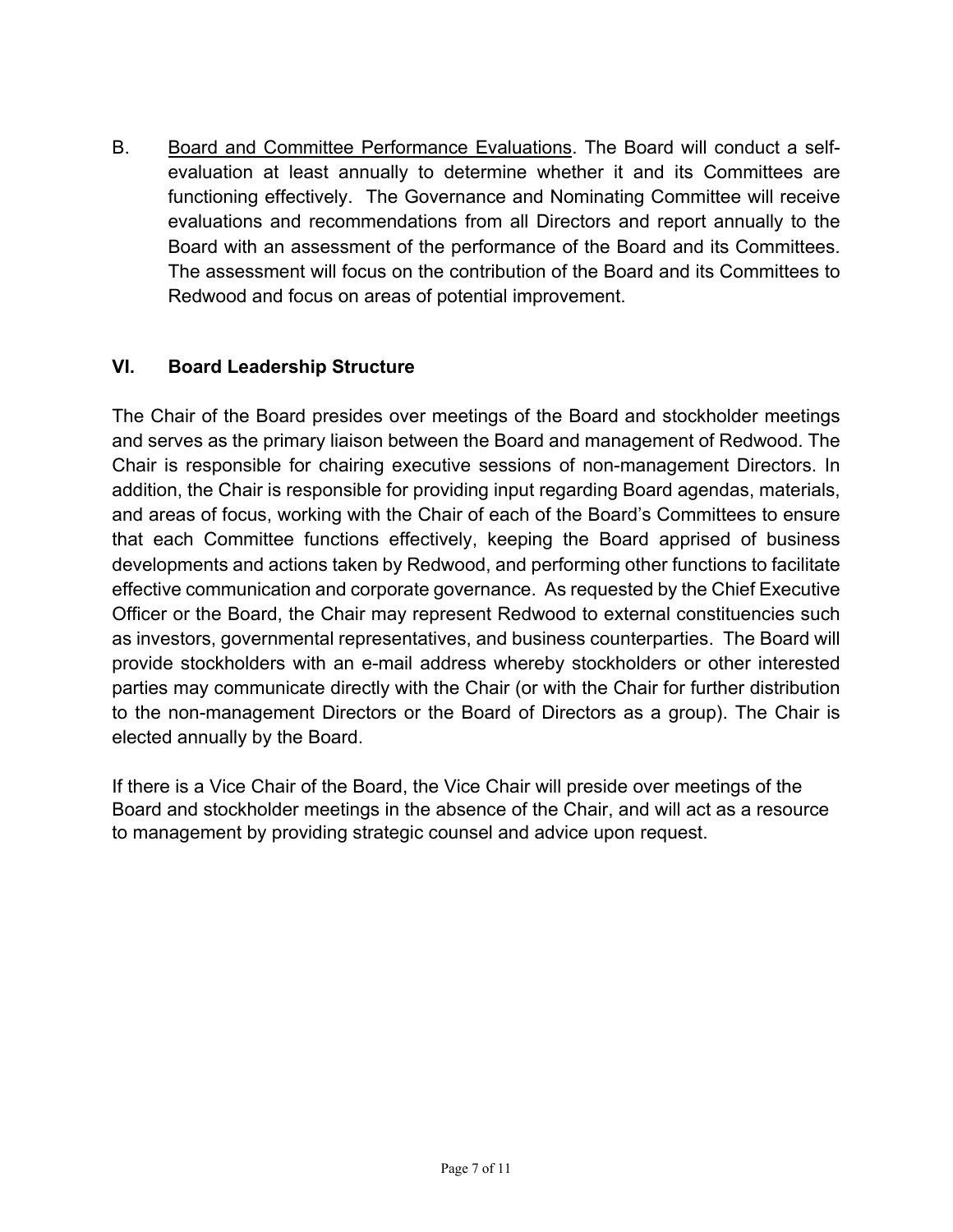### **VII. Board Planning and Oversight Functions**

- A. Board Meetings. The CEO and President will establish the agenda for the Board meetings after consultation with the Chair. Any Board member may recommend the inclusion of specific agenda items to any of such officers, the Chair, or the appropriate Committee Chair. Materials important to the Board's understanding of agenda items will be distributed to the Board in a timely manner before Board meetings. The Board encourages the CEO and President in consultation with the Chair to bring Company management and outside advisors or consultants from time to time into Board meetings to make presentations and provide insight and advice with respect to items being considered or discussed by the Board. Attendance of non-Directors at Board meetings is at the discretion of the Chair, after any necessary or appropriate consultation with the Board.
- B. Executive Sessions of Non-Employee Directors. The non-management Directors will meet in a separate executive session at each regularly scheduled Board meeting. If determined by the Chair to be necessary or appropriate, the independent Directors will meet in separate executive sessions. If any nonmanagement Director is not independent, the independent Directors shall meet at least annually in executive session without any non-management Directors who are not independent.
- C. Succession Planning. The Board, acting through the Governance and Nominating Committee, shall regularly engage in succession planning and reviews of management's succession planning process to ensure continuity in Redwood's management. In particular, prior to any change in the CEO or President position, the Board shall develop policies and principles for selecting the successor to either of those positions (unless succession is on a temporary basis due to an emergency).
- D. Access to Management. Directors have full and free access to Redwood's officers and employees for purposes of discharging their responsibilities. Any meetings or contacts that a Director wishes to initiate may be arranged directly by the Director.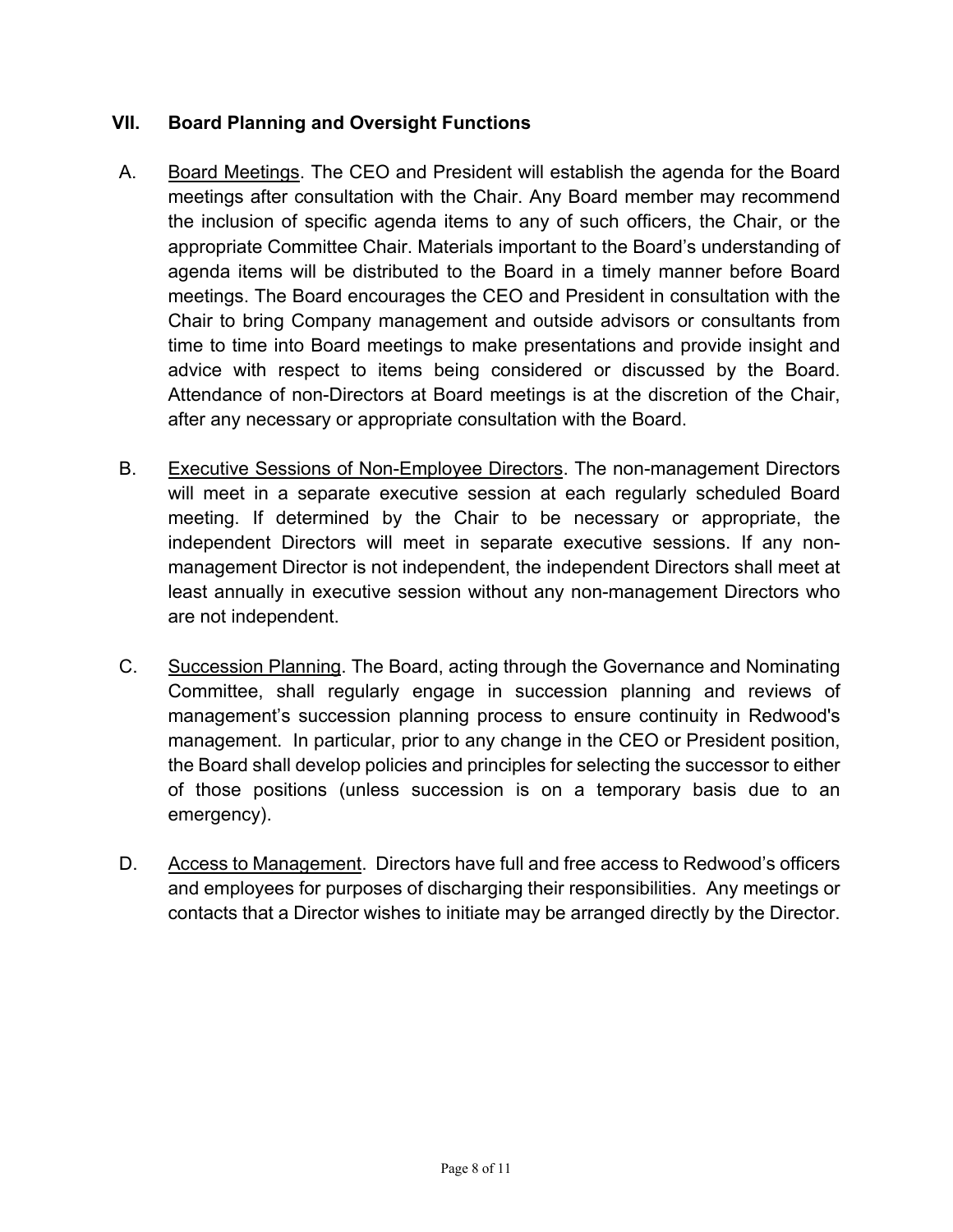- E. Review of Performance. The Compensation Committee will annually evaluate the performance of the Executive Officers and determine their annual compensation. The evaluation will be based on individual and corporate performance and competitive, economic, and other factors deemed relevant by the Compensation Committee. The Compensation Committee also adopts a compensation philosophy to provide guidance and foundation to Redwood's compensation process.
- F. Board/Committee Advisors. The Board and each Committee shall have full power and authority at the expense of Redwood to retain the services of legal, financial, or other independent advisers and experts as they deem necessary or appropriate to discharge their respective responsibilities.

#### **VIII. Compensation of Directors and Stock Ownership**

A. Directors' Compensation. The Governance and Nominating Committee in conjunction with the Compensation Committee has responsibility for recommending to the Board the compensation for non-management Directors and will conduct an annual review of their compensation. The Board shall set the form and amounts of Directors compensation, taking into account the recommendations of the Governance and Nominating Committee in conjunction with the Compensation Committee. The Board believes that Director compensation should fairly reflect Directors' responsibilities and their contribution to the performance of Redwood consistent with current practices of comparable companies. Only nonmanagement Directors shall receive compensation for services as a Director.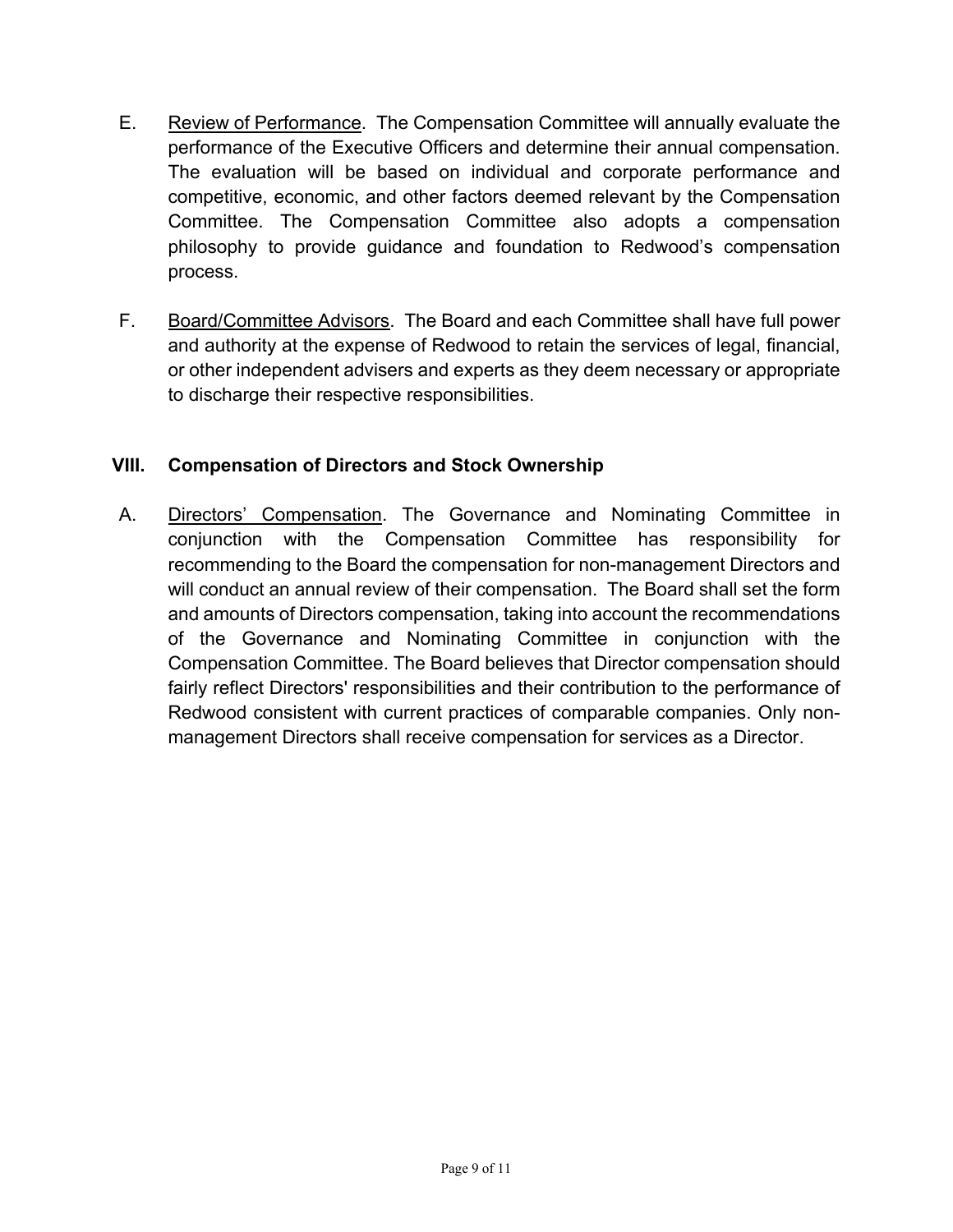B. Stock Ownership. Within three years of being elected a non-employee Director, each non-employee Director shall own shares of Redwood Common Stock equal to \$50,000 (based on cost) paid from the Director's own funds. For the avoidance of doubt, a Director shall satisfy this requirement if such Director owns shares of Company Common Stock equal to \$50,000 (based on cost) on the date of becoming a non-employee Director. By the fifth anniversary of each Director's initial election to the Board of Directors, such Director shall own shares of Company common stock equal to five times the annual cash retainer payable to non-employee Directors (based on cost) which may include deferred stock units. Five years are allowed to acquire additional incremental shares if an increase in the annual cash retainer results in a higher ownership requirement. Options for shares of common stock owned by a Director may not be counted toward these requirements. The time periods described above to achieve the required levels of stock ownership shall be automatically extended in the event that any such period would expire at a time when Redwood's trading window under its Insider Trading Policy applicable to Directors, officers, and employees is closed, in order to allow for the purchase of shares in compliance with the Insider Trading Policy when the trading window next opens.